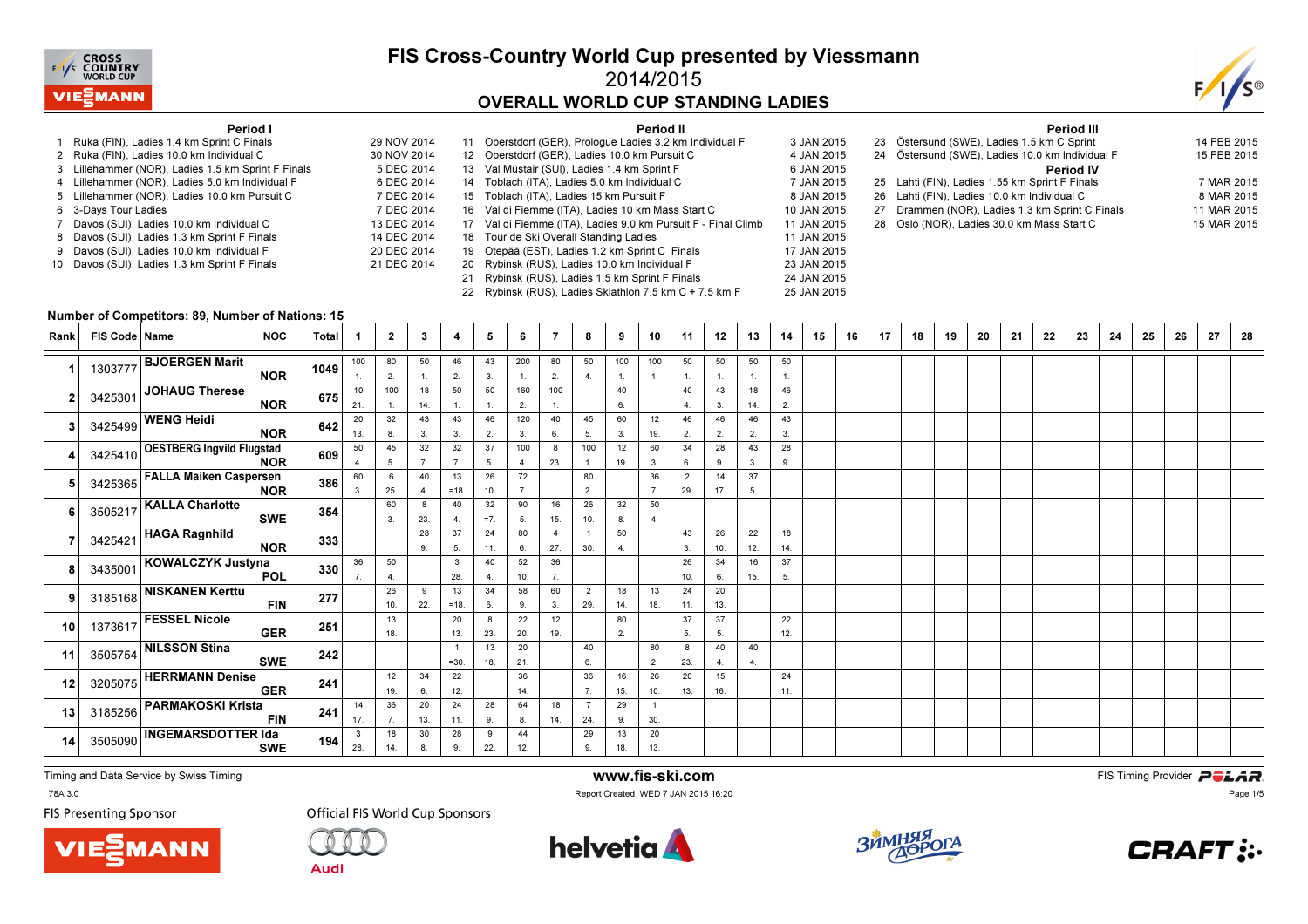

#### FIS Cross-Country World Cup presented by Viessmann2014/2015

### OVERALL WORLD CUP STANDING LADIES



Rank FIS Code Name NOC Total 1 1 2 | 3 | 4 | 5 | 6 | 7 | 8 | 9 | 10 | 11 | 12 | 13 | 14 | 15 | 16 | 17 | 18 | 19 9 | 20 | 21 | 22 | 23 | 24 | 25 | 26 | 27 | 28 10 21. $\frac{1}{14}$ 8 23. 1120 13. 1030 16.13 18.26 10. $\overline{2}$ 32 7.7 24.40 $\overline{4}$ **15** 3505434 **1**  $\begin{bmatrix} 36 & 36 & 16 \end{bmatrix}$  **186**  $\begin{bmatrix} 1 & 1 & 16 \end{bmatrix}$  18  $\begin{bmatrix} 1 & 16 & 18 \end{bmatrix}$  18  $\begin{bmatrix} 1 & 16 & 16 \end{bmatrix}$  1  $\begin{bmatrix} 1 & 1 & 16 \end{bmatrix}$  1  $\begin{bmatrix} 1 & 1 & 16 \end{bmatrix}$  1  $\begin{bmatrix} 1 & 1 & 16 \end{bmatrix}$ 15 3505434 WIKEN Emma<br>SWE <sup>186</sup> 2 29. 17.10 21. 20. 21.26 18.9 22. 29.32 7.18 14.20 13.30 $8.$ 8.<sup>16</sup>16 3535320 BJORNSEN Sadie USA <sup>184</sup> 40 6.30 8.32 =7.48 11.6 25.20 13. 173485195 TCHEKALEVA Yulia <sup>176</sup> 80 2.37 5.24 11.18 $14.$ 18 3565005  $\begin{vmatrix} 3665005 & -21 & 1 \end{vmatrix}$  159  $\begin{vmatrix} 2 & 1 \ 2 & 5 \end{vmatrix}$  | | |  $\begin{vmatrix} 11 & 1 \ 11 & 14 \end{vmatrix}$ 18 3565005 VISNAR Katja<br>SLO <sup>159</sup> 6 25.34 6.11 20.40 13.24 11.24 11.1219. 19.<sup>19</sup>19 3425483 HAGEN Martine Ek <sup>151</sup>  $\overline{20}$  13.10 21.15 16. $\overline{24}$  19.26 10. $\overline{1}$  30.16 15.6 25.15 16.823. 23.<sup>20</sup>20 3185114 MONONEN Laura<br>FIN <sup>141</sup> 32 8.46 2.60 3. 21 <sup>3425275</sup> BRUN-LIE Celine NOR <sup>138</sup> 5 26.9 22.5 26.1 30. $\frac{1}{22}$ 32 8. $\frac{1}{14}$  $\overline{12}$  19.10 21.5 =26.9 22. 1314 17.34 6. 22 <sup>3185137</sup> KYLLOENEN Anne FIN <sup>136</sup> 24 11.7 24. 12.32 15. $\frac{1}{12}$  17.13 18. 18.11 $= 20.$ =20.<sup>23</sup>23 1293107 BOEHLER Stefanie <sup>136</sup> 1 =30.12 19. 25.50 4.5 26. 455 =26.22 12.2 29.26 10. 24 <sup>3505183</sup> HAAG Anna SWE <sup>135</sup> 8 23.14 17.16 15.28 17.7 24. 5.823. 25 1220648  $\sim$  200  $\sim$  26  $\sim$  26  $\sim$  25  $\sim$  17. 15. 17. 24. 5. 23 25 1220648 NYSTAD Claudia <sup>126</sup> 8 23.2 29.14 17.18 14.14 24.14 17.7 24.22 12.5 26.9 $22.$ 26 3565034  $22.22$   $365034$   $22.22$   $36.22$   $36.22$   $36.22$   $36.22$ 26 3565034 CEBASEK Alenka SLO <sup>113</sup> 22 12.24 11. $\frac{1}{22}$ 16 15. $\frac{1}{32}$ 45 5. 273505405 FALK Hanna<br>SWE <sup>107</sup> 13 18. 12. 8.15 16.24 $11.$ 11.<sup>28</sup>28 3205224 KOLB Hanna GER <sup>106</sup> 9 22.4 27.4 29.11 20.22 12.30 8.16 15.229. 29.<sup>29</sup>29 3535261 STEPHEN Elizabeth A 98 15 16.11 20. $\frac{1}{20}$ 29 9.9 22.26 $10.$ 10.<sup>30</sup>30 1365857 RANDALL Kikkan <sup>90</sup> 26 10.13 18.6 25.18 22. $13<sub>1</sub>$ 13.<sup>31</sup>31 3485342 DOTSENKO Anastasia <sup>83</sup> 11 20.5 26.3 28.26 10.16 23.14 17.3 28.130. 30.<sup>32</sup>32 3155249 NOVAKOVA Petra CZE <sup>79</sup> 16 15.10 21.4 27.9 22.18 14.8 23.1219. 19.<sup>33</sup>33 3535410 DIGGINS Jessica<br>USA  $\overline{A}$  77 40 6.346. **34** 3515087  $\begin{bmatrix} 36.82 \end{bmatrix}$   $\begin{bmatrix} 36.82 \end{bmatrix}$   $\begin{bmatrix} 36.82 \end{bmatrix}$   $\begin{bmatrix} 36.82 \end{bmatrix}$   $\begin{bmatrix} 36.82 \end{bmatrix}$   $\begin{bmatrix} 36.82 \end{bmatrix}$   $\begin{bmatrix} 36.82 \end{bmatrix}$   $\begin{bmatrix} 36.82 \end{bmatrix}$   $\begin{bmatrix} 36.82 \end{bmatrix}$   $\begin{bmatrix} 36.82 \end{bmatrix}$  <sup>3515087</sup> VAN DER GRAAFF Laurien SUI <sup>74</sup> 15 16.45 5.922. 22.<sup>35</sup>35 3505093 BLECKUR Sofia<br>SWE E 69

Timing and Data Service by Swiss Timing

**VIE***MANN* 

\_78A 3.0

**FIS Presenting Sponsor** 

**Official FIS World Cup Sponsors** 

Audi



www.fis-ski.com

Report Created WED 7 JAN 2015 16:20



**m**<br>FIS Timing Provider<br>FIS Timing Provider



Page 2/5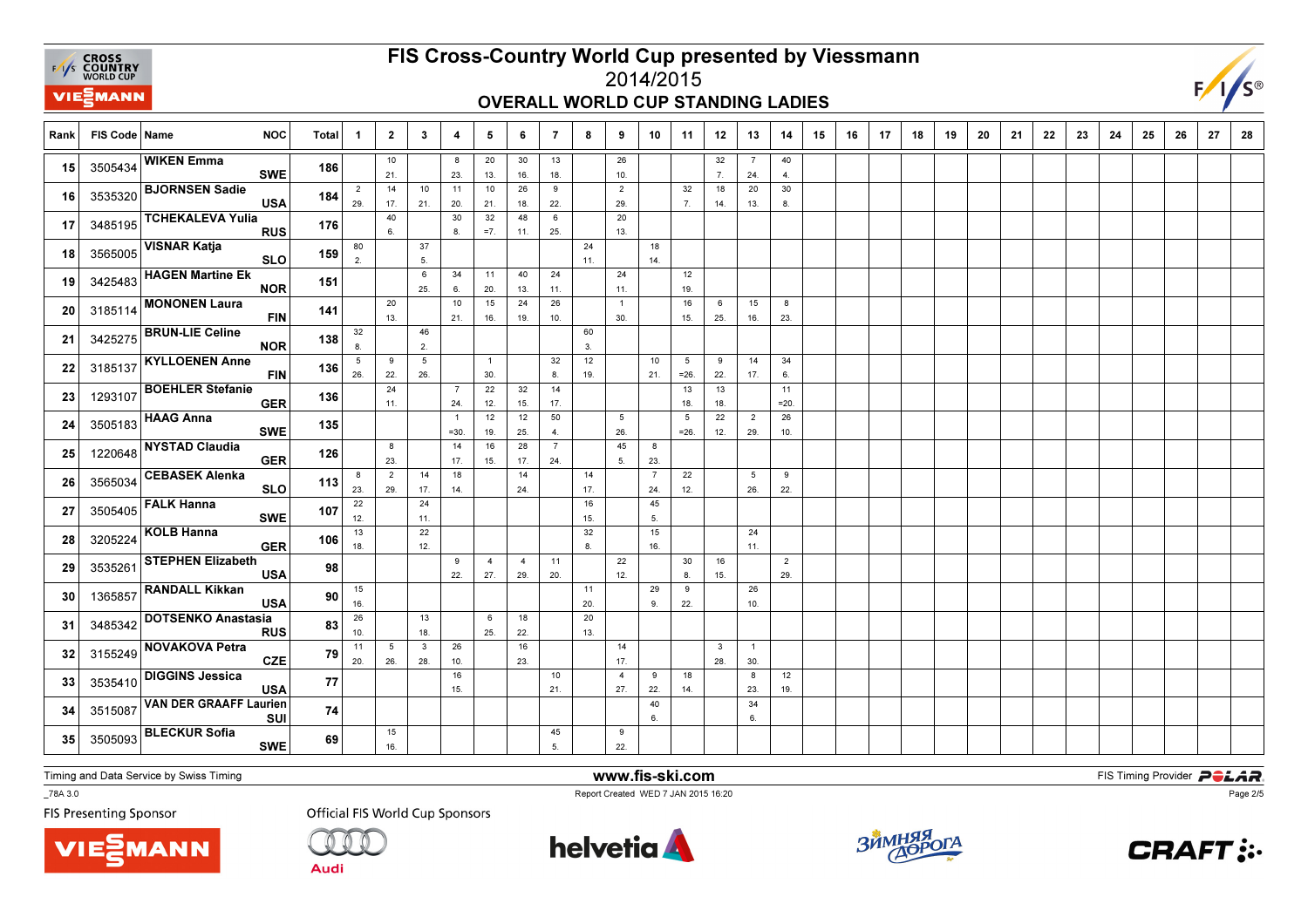

# FIS Cross-Country World Cup presented by Viessmann

#### 2014/2015OVERALL WORLD CUP STANDING LADIES



| Rank | FIS Code   Name | <b>NOC</b>                                   | Total | $\mathbf{1}$          | $\overline{2}$                 | $\mathbf{3}$          | 4                     | 5                     | 6                     | $\overline{7}$         | 8                   | 9                     | 10                     | 11                             | 12                    | 13        | 14                     | 15 | 16 | 17 | 18 | 19 | 20 | 21 | 22 | 23 | 24 | 25 | 26 | 27 | 28 |
|------|-----------------|----------------------------------------------|-------|-----------------------|--------------------------------|-----------------------|-----------------------|-----------------------|-----------------------|------------------------|---------------------|-----------------------|------------------------|--------------------------------|-----------------------|-----------|------------------------|----|----|----|----|----|----|----|----|----|----|----|----|----|----|
| 36   | 3535304         | <b>CALDWELL Sophie</b><br><b>USA</b>         | 65    |                       |                                |                       |                       |                       |                       |                        | 9<br>22.            |                       | 24<br>11.              |                                |                       | 32<br>7.  |                        |    |    |    |    |    |    |    |    |    |    |    |    |    |    |
| 37   | 3485202         | <b>MATVEEVA Natalia</b><br><b>RUS</b>        | 63    | 40<br>6.              |                                |                       |                       |                       |                       |                        | 18<br>14.           |                       | $5\phantom{.0}$<br>26. |                                |                       |           |                        |    |    |    |    |    |    |    |    |    |    |    |    |    |    |
| 38   | 3535124         | <b>SARGENT Ida</b><br><b>USA</b>             | 62    | 45<br>5               |                                |                       |                       |                       |                       |                        | 15<br>16.           |                       | $\overline{2}$<br>29.  |                                |                       |           |                        |    |    |    |    |    |    |    |    |    |    |    |    |    |    |
| 39   | 3485221         | SHAPOVALOVA Evgenia<br><b>RUS</b>            | 61    |                       |                                |                       |                       |                       |                       |                        |                     |                       |                        |                                | $\overline{1}$<br>30. | 28<br>9.  | 32<br>7.               |    |    |    |    |    |    |    |    |    |    |    |    |    |    |
| 40   | 3565002         | <b>FABJAN Vesna</b><br><b>SLO</b>            | 56    | $\overline{7}$<br>24. |                                | $\overline{7}$<br>24. |                       |                       |                       |                        | 10<br>21.           |                       | 32<br>8.               |                                |                       |           |                        |    |    |    |    |    |    |    |    |    |    |    |    |    |    |
| 41   | 3155041         | <b>VRABCOVA - NYVLTOVA Eva</b><br><b>CZE</b> | 52    |                       | $\overline{1}$<br>30.          |                       |                       | 5<br>26.              | $\overline{2}$<br>30. |                        |                     |                       |                        | 15<br>16.                      | 24<br>11.             |           | $5\overline{5}$<br>26. |    |    |    |    |    |    |    |    |    |    |    |    |    |    |
| 42   | 3505069         | <b>LINDBORG Sara</b><br><b>SWE</b>           | 52    |                       | 11<br>20.                      |                       |                       | 14<br>17.             | 6<br>28.              | $5\phantom{.0}$<br>26. |                     |                       |                        |                                |                       |           | 16<br>15.              |    |    |    |    |    |    |    |    |    |    |    |    |    |    |
| 43   | 3505834         | <b>HENRIKSSON Sofia</b><br><b>SWE</b>        | 51    |                       | 22<br>12.                      |                       |                       |                       |                       | 29<br>9.               |                     |                       |                        |                                |                       |           |                        |    |    |    |    |    |    |    |    |    |    |    |    |    |    |
| 44   | 3185004         | <b>SARASOJA-LILJA Riikka</b><br><b>FIN</b>   | 47    |                       | $\overline{7}$<br>24.          | 12<br>19.             |                       |                       |                       |                        | 22<br>12.           |                       | 6<br>25.               |                                |                       |           |                        |    |    |    |    |    |    |    |    |    |    |    |    |    |    |
| 45   | 3485491         | <b>TANYGINA Alevtina</b><br><b>RUS</b>       | 46    |                       |                                |                       |                       |                       |                       |                        |                     |                       |                        | 10<br>21.                      | 30<br>8               |           | 6<br>25.               |    |    |    |    |    |    |    |    |    |    |    |    |    |    |
| 46   | 3295167         | <b>VUERICH Gaia</b><br><b>ITA</b>            | 44    |                       |                                |                       |                       |                       |                       |                        | $\mathbf{3}$<br>28. |                       | 11<br>20.              |                                |                       | 30<br>8.  |                        |    |    |    |    |    |    |    |    |    |    |    |    |    |    |
| 47   | 3485371         | KUZIUKOVA Olga<br><b>RUS</b>                 | 43    |                       |                                |                       |                       | 18<br>14.             | 10<br>26.             |                        |                     |                       |                        |                                |                       |           | 15<br>16.              |    |    |    |    |    |    |    |    |    |    |    |    |    |    |
| 48   | 1312216         | <b>BONER Seraina</b><br>SUI                  | 43    |                       |                                |                       | $\overline{2}$<br>29. |                       |                       |                        |                     | 15<br>16.             |                        | $\overline{\mathbf{3}}$<br>28. | 12<br>19.             | 11<br>20. |                        |    |    |    |    |    |    |    |    |    |    |    |    |    |    |
| 49   | 3195115         | <b>AYMONIER Celia</b><br><b>FRA</b>          | 42    |                       |                                |                       |                       |                       |                       | $\mathbf{3}$<br>28.    |                     | $\overline{7}$<br>24. |                        | 6<br>25.                       |                       | 12<br>19. | 14<br>17.              |    |    |    |    |    |    |    |    |    |    |    |    |    |    |
| 50   | 1274580         | <b>ISHIDA Masako</b><br><b>JPN</b>           | 41    |                       | 16<br>15.                      |                       |                       | $\mathbf{3}$<br>28.   |                       | 22<br>12.              |                     |                       |                        |                                |                       |           |                        |    |    |    |    |    |    |    |    |    |    |    |    |    |    |
| 51   | 3055067         | <b>STADLOBER Teresa</b><br><b>AUT</b>        | 37    |                       |                                |                       |                       | $\overline{2}$<br>29. |                       | 15<br>16.              |                     |                       |                        |                                | $\overline{7}$<br>24. |           | 13<br>18.              |    |    |    |    |    |    |    |    |    |    |    |    |    |    |
| 52   | 1255374         | <b>ROPONEN Riitta-Liisa</b><br><b>FIN</b>    | 36    |                       |                                |                       |                       |                       |                       |                        |                     | 36<br>$\overline{7}$  |                        |                                |                       |           |                        |    |    |    |    |    |    |    |    |    |    |    |    |    |    |
| 53   | 3195010         | <b>THOMAS HUGUE Coraline</b><br><b>FRA</b>   | 36    |                       |                                |                       | 5<br>26.              |                       |                       |                        |                     | $\mathbf{3}$<br>28.   |                        | 28<br>9.                       |                       |           |                        |    |    |    |    |    |    |    |    |    |    |    |    |    |    |
| 54   | 3195056         | <b>JEAN Aurore</b><br><b>FRA</b>             | 35    |                       |                                |                       |                       | $\overline{7}$<br>24. | 8<br>27.              |                        |                     |                       |                        | 11<br>20.                      |                       | 9<br>22.  |                        |    |    |    |    |    |    |    |    |    |    |    |    |    |    |
| 55   | 1255665         | <b>SAARINEN Aino-Kaisa</b><br><b>FIN</b>     | 33    |                       | $\overline{\mathbf{3}}$<br>28. |                       |                       |                       |                       |                        |                     |                       |                        |                                | 10<br>21.             |           | 20<br>13.              |    |    |    |    |    |    |    |    |    |    |    |    |    |    |
| 56   | 3485759         | <b>ZHUKOVA Natalia</b><br><b>RUS</b>         | 32    |                       | $\overline{4}$<br>27.          |                       |                       |                       |                       | 20<br>13.              |                     | 8<br>23.              |                        |                                |                       |           |                        |    |    |    |    |    |    |    |    |    |    |    |    |    |    |

Timing and Data Service by Swiss Timing

VIEZMANN

\_78A 3.0

**FIS Presenting Sponsor** 

**Official FIS World Cup Sponsors** 

**Audi** 



www.fis-ski.com

Report Created WED 7 JAN 2015 16:20



**m**<br>FIS Timing Provider<br>FIS Timing Provider



Page 3/5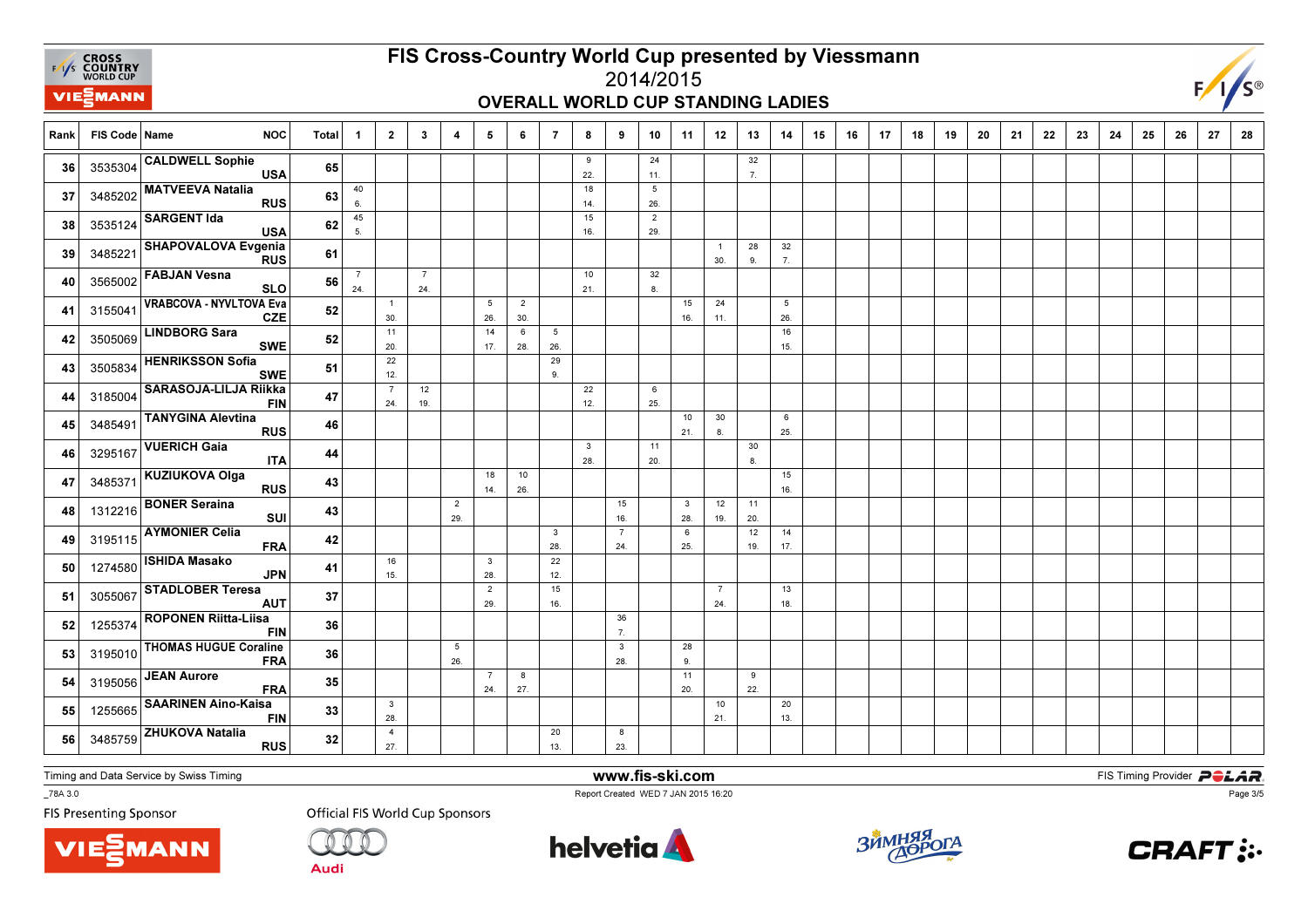

### FIS Cross-Country World Cup presented by Viessmann2014/2015

## OVERALL WORLD CUP STANDING LADIES



Rank FIS Code Name NOC Total 1 1 2 | 3 | 4 | 5 | 6 | 7 | 8 | 9 | 10 | 11 | 12 | 13 | 14 | 15 | 16 | 17 | 18 | 19 9 | 20 | 21 | 22 | 23 | 24 | 25 | 26 | 27 | 28 13 18.14 17.4 $27.$ **57** 3205176  $\left|\text{...}\right|$  27. 57 3205176 RINGWALD Sandra GERR  $31$ 6 25.6 25.7 24.8 23.328. 28.<sup>58</sup> <sup>3435014</sup> JASKOWIEC Sylwia POL <sup>30</sup> 29 $9<sub>1</sub>$ 9.<sup>59</sup>**59 3425177 GJEITNES Kari Vikhagen** R  $^{29}$ 29 $9<sub>1</sub>$ 60 3055066  $\frac{3055066}{9}$  <sup>3055066</sup> SMUTNA Katerina AUT <sup>29</sup> 14 17.11 20.4 $27.$ 61 3505003  $\sim$  20.61  $\sim$  29 | | | | | | | | |  $\sim$  |  $\sim$  |  $\sim$  |  $\sim$  |  $\sim$  |  $\sim$  |  $\sim$  |  $\sim$  |  $\sim$  |  $\sim$  |  $\sim$  |  $\sim$  |  $\sim$  |  $\sim$  |  $\sim$  |  $\sim$  |  $\sim$  |  $\sim$  |  $\sim$  |  $\sim$  |  $\sim$  |  $\sim$  |  $\sim$  |  $\sim$  |  $\sim$  61 3505003 RYDQVIST Maria <sup>29</sup> 24 11.427. 62 3185003 **FIN** 28  $\frac{1}{11}$  28 62 3185003 MALVALEHTO Mona-Lisa<br>FIN  $\frac{28}{27}$ 5 26.22 $12.$ 12.<sup>63</sup>63 3505800 DAHLQVIST Maja<br>SWE  $E$  27 16 15.1120. 64 3425519 **EXECUTE DURE NOR** 27  $\begin{bmatrix} 27 \\ 15 \end{bmatrix}$  20. 64 3425519 KVAALE Barbro NOR <sup>27</sup> 26 $10.$ 10.<sup>65</sup>65 3425404 EIDE Mari NOR  $\frac{26}{24}$ 9 22.15 $16.$ 66 3425397  $\left| \begin{array}{cc} 3425397 & \text{m} \\ 16.6 & \text{NOR} \end{array} \right|$  24  $_{22}$ 66 3425397 HARSEM Kathrine Rolsted NOR $\overline{R}$  24 18 $14.$  $\begin{array}{|c|c|c|c|c|}\n\hline\n\text{1} & 3485889 \\
\hline\n\end{array}$  RUS ROMANOVA Yulia <sup>18</sup> 4 27.4 27.10 $21.$ 68 3205225  $\left| \begin{array}{ccc} 3205225 & -225.6 & -18 \\ -27.6 & 27.6 & -18 \end{array} \right|$ 68 3205225 ANGER Lucia GERR  $^{18}$ 16 $15.$ 15.<sup>69</sup>**69** 3505449 SOEMSKAR Linn <sup>16</sup> 16 $15.$ 15.<sup>70</sup> <sup>3425355</sup>SLIND Silje Oeyre<br>NOR R 16 15 16. 713425896 THEODORSEN Silje<br>NOR R  $^{15}$ 13 18.1 30. 723295144 DEBERTOLIS Ilaria <sup>14</sup> 12 $19<sub>1</sub>$ 19.<sup>73</sup>**73** 3505258 KORSGREN Lina <sup>12</sup> 11 20.1 30. 74 <sup>3565053</sup> EINFALT Lea SLO <sup>12</sup> 11 $= 20.$ =20.<sup>75</sup>75 3505096 GRAEFNINGS Maria<br>SWE <sup>11</sup> 10 $21.$ 21.<sup>76</sup>76 3425443 NAKSTAD Maria Stroem <sup>10</sup>  $\overline{1}$  30.5 26.3 28. 77 <sup>3515184</sup>VON SIEBENTHAL Nathalie<br>SUI 9

Timing and Data Service by Swiss Timing

\_78A 3.0



 www.fis-ski.comReport Created WED 7 JAN 2015 16:20

**m**<br>FIS Timing Provider<br>FIS Timing Provider

**FIS Presenting Sponsor** 





Audi







Page 4/5